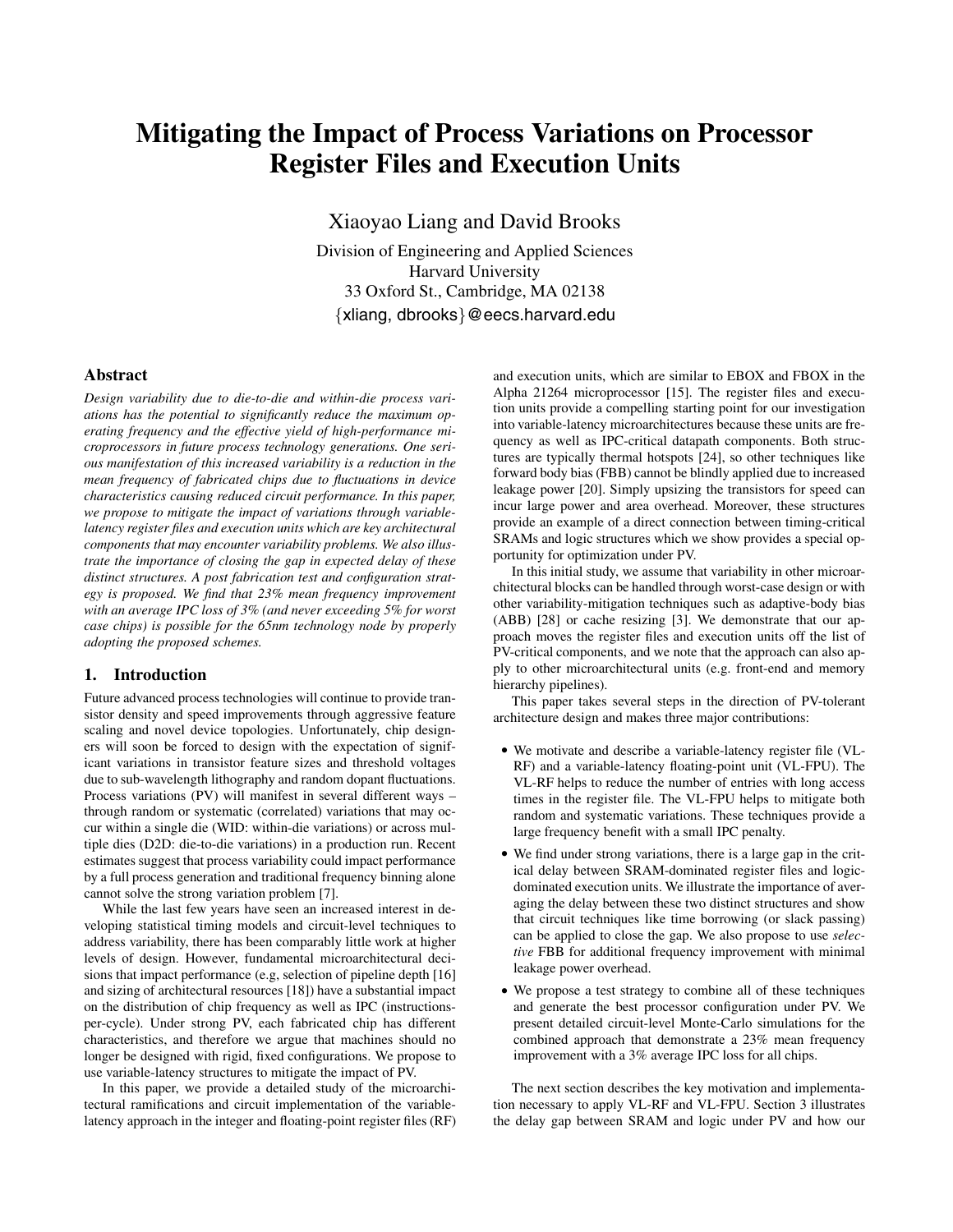

**Figure 1.** Critical paths of register file and integer ALU.

approach can leverage this gap. Section 4 discusses testing requirements for the system and Section 5 describes our modeling and simulation approach. Section 6 presents simulation results. Section 7 presents related work, and Section 8 summarizes our work.

### **2. Variable-Latency Microarchitecture**

We propose variable-latency approaches to compensate for the frequency loss due to process variation and we discuss techniques that are appropriate for different microarchitectural structures with distinct characteristics under PV: the register file and floating-point execution unit (FPU). In this section and in Section 3, we use the intuitive FMAX model [7] to understand the impact of PV on each component's frequency distribution and the frequency distribution is approximated as normal distribution. However, all the simulation results presented in this paper are derived from detailed circuitlevel Monte-Carlo simulations discussed in Section 5.

The FMAX model provides a prediction for the maximum frequency distribution of a microprocessor as a function of the amount of PV and circuit parameters which are key to the delay distribution of functional units:  $ncp$ , the number of gates on a critical path, and Ncp, the number of critical paths in a unit. The FMAX model provides insight into the fact that the frequency impact due to PV is not solely determined by the severity of process variations. In fact, the performance impact is strongly related to the logical organization of the functional blocks. A larger logic depth or higher gate count on a critical path (ncp) helps to cancel out random effects on the critical path and makes the path less sensitive to variations. On the other hand, a large number of critical paths  $(Ncp)$  makes a unit very sensitive to PV, because more critical paths in a unit implies a higher probability that one critical path has delay that cannot meet timing specifications. PV-tolerant designs prefer a large ncp but a small  $Ncp$  [16]. This has significant ramifications to our approach and will be further discussed in Section 3.

#### **2.1 Variable-Latency Register File**

#### **2.1.1 Observation**

Multi-ported register file delay is dominated by SRAM access time. We focus on SRAM read access time failures which have been shown to be the most likely source of failures in SRAMs [3]. Our RF implementation will not cause read stability failure because the read bitlines are decoupled from the internal cell, as shown in Figure 1a, thus preventing the unintentional flip of the stored value. We defer write failure modeling to future work. The impact of variability on SRAM structures is severe because of the relatively small number of gates that impact delay (ncp) and the relatively large number of parallel critical paths  $(Ncp)$ . Figure 1a illustrates that only a few gates impact the SRAM read access time and variation within any of these gates will have a large impact on delay.



**Figure 2.** VL-RF frequency distribution improvement.

The number of critical paths for the register file is large, because it is approximately equal to the product of the number of entries in the register file, the number of bits per entry, and the number of read ports. SRAM frequency is limited by the slowest bit of every entry-port combination. Furthermore, compared to larger SRAM structures like L1/L2 caches, register file SRAMs tend to have a smaller amount of wire delay due to fewer global wires [4]. In this work, we extract wire parasitics from the SRAM layout, and wire delay is treated as a fixed portion of the nominal delay. We do not model variations in wires because metal lines are significantly more PV-tolerant than gates [5]. The behavior of the RF under PV is in sharp contrast to a logic-dominated integer adder which has many gates on relatively few critical paths (Figure 1b).

### **2.1.2 Variable-Latency Technique**

To reduce the impact of extremely slow entry-port combinations, we propose to use variable-latency register files. We will divide the RF entries into fast entries that perform read access in a single clock cycle, and slow entries that take two clock cycles. We define a  $n\%$  VL-RF to mean that for each read port in the register file, the slowest  $(100 - n)\%$  of the entries will be marked slow and accessed in two clock cycles. The final frequency of the register file is determined by the slowest access time in the SRAM for the remaining  $n\%$  entries for all the ports. The VL-RF effectively avoids the long delay paths in the SRAM. Figure 2 shows the frequency distribution with  $n = 100\%$  (unmodified machine),  $n = 80\%$ , and  $n = 60\%$ . Our detailed simulations show a 27% mean frequency loss for the register files compared to a machine without PV. We find that with the 80% VL-RF, the mean frequency improves about 12% as the slowest 20% entries for each read port are identified and accessed in two cycles, effectively removing them from the list of critical paths. Further extension to 60% VL-RF does not help much (less then 4% improvement). Based on these results, we will use 80% VL-RF throughout this paper.

Whenever a slow entry for a certain port is read, the pipe that port belongs to must stall for one clock cycle for RF reading. This adds an additional bubble into the pipeline and reduces IPC. We find that VL-RF causes about a 9% IPC loss for SPEC2000 benchmarks, discussed later in Section 6. Since the frequency improvement is about 12%, most of the benefit is compromised by IPC loss and the naïve variable-latency RF cannot help to improve performance. Our previous work also considered marking slow entries as completely unusable, but we found that this results in a huge IPC loss [17], and thus we do not consider it further.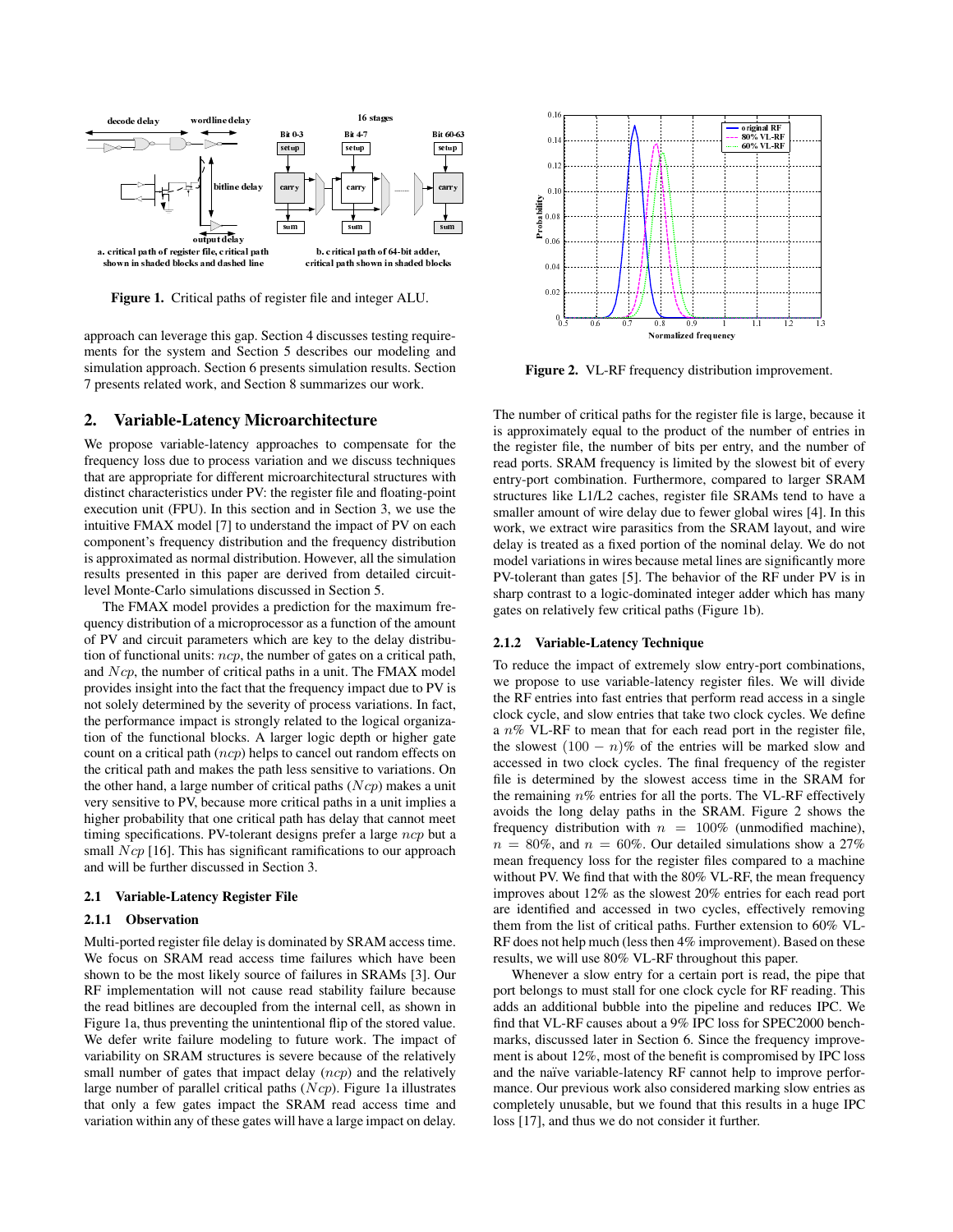

Figure 3. Port switching to reduce stalls. Circled registers means the register causes a stall for reading.

Due to the random nature of PV, different ports in a single register file can have different characteristics. Thus, it is common that the same entry may be slow for one port and fast for another port. We leverage this characteristic with an approach called *port switching*. With this technique, we propose to opportunistically switch from slow ports to fast ports for RF entry access in order to mitigate IPC loss.

Figure 3 provides a simple example to demonstrate the approach. In this example, there are 10 entries in the register file with 2 read ports, each of which provides one operand to the execution unit. For each port, the two slowest entries are marked. The labels 'f' and 's' identify the fast and slow entries for each port. Without port switching, every instruction in the code sequence in Figure 3 incurs a stall, because each instruction has operands that require reading from the slow entries from either or both of the two ports. However, if we can identify the problem and steer the register access from the slow port to the fast port before entering the register file read stage, we can avoid stalls. For the first ADD instruction, we can use portA to read R4 and portB to read R3. Since both ports are fast, we can eliminate the stall. By using port switching, we can avoid most of the stalls in the sample code sequence. Port switching cannot help the fourth instruction because there is always one port reading a slow entry whether switching or not. For the fifth instruction, switching also cannot help. But because the two operands are reading the same register, and since portB can read faster, it is possible to forward the data to portA. In order to simplify the hardware implementation, we limit port switching to the two read ports connected to the same execution unit. By using port switching, the IPC loss due to VL-RF can be reduced to 2% and detailed simulation is presented in Section 6.

# **2.1.3 Implementation**

Microarchitectural modifications are necessary to implement variablelatency register files with port switching. First, we assume that the SRAM port entry speed information can be collected using BIST [27] and that the chip operating frequency is pre-selected (more details in Section 4). This information is configured into a ROM at test time. When a free physical register in the free register pool is called up for renaming, the per-port speed information will be loaded from the ROM and accompany the standard register entry address into the rename table. For example, for a 128-entry register file with 4 read ports, we use an extended address of 11 bits,

with the lowest 7 bits storing the standard RF entry address and the highest 4 bits storing the speed information (fast or slow) for each of the four read ports for that entry. When a source operand is renamed in the renaming stage, it grabs the physical RF address as well as the four port speed bits and creates an address bundle. If the address is not a true register file address (e.g. immediate operands or other special registers that do not require a register file access), all the ports speed bits will be set to fast. The 11-bit address bundle is propagated through the pipeline.

Figure 4 shows the hardware implementation details. When an instruction is waiting in the issue queue for wake-up, the port speed bits of both RF addresses are checked. If a switch can help to eliminate the stall, the "switch addr" signal is generated. This switch signal will be passed (latched), if this instruction is selected and issued to the register file, to control the multiplexors to properly steer the address to the address decoder in the RF, and the switched address will be used to access the register file. At the same time, the logic compares the two addresses and decides if a port forwarding operation is necessary. The port forwarding and switch signal will be combined to generate "switch\_out0" and "switch\_out1" signals and these signals will be latched twice to control the output multiplexors and switch the operands back or forward the operands before entering the execution stage.

Port switching cannot avoid all stall conditions due to slow register file entries so stall detection logic is implemented. Whenever necessary, a stall signal is generated and latched when this instruction is issued and passes back to the issue stage so that all the following dependent pending instructions must wait for an extra cycle and no instruction can be issued to this pipe for the next clock cycle. The stall latch is sticky and it will reset to "0" the next cycle after it is asserted. In order to allow the register file to take two clock cycles for access, the stall signal must also be latched twice to prevent precharge for the second cycle of the access. Forwarding also needs to be changed. When a back to back instruction needs a stall, the forwarding data is propagated through the forwarding path2 rather than forwarding path1.

All the additional control signals are generated in parallel with wake-up and selection in the issue queue, so they will not add to the issue queue critical path delay. However, the new multiplexor before the decoder in the RF stage adds to RF critical path. Also, the multiplexors before the ALU is expanded for operand switching. The delay of this additional hardware can also vary under PV. For all the results reported in this paper, all of these hardware overheads and variations have been included into our circuit simulation.

VL-RF also requires some small modifications to the scheduling logic. The RF stall signal is latched, if necessary, during the beginning of the cycle after the instruction is issued. So all dependent instructions, including back-to-back instructions, will see the stall signal at the beginning of their schedule cycle at the same time they are awakened and deciding whether to issue. Thus, there will not be any speculative issue problems requiring replays. Figure 5 shows the hardware modification of the scheduling logic. In a conventional design [26], as shown in Figure 5a, each instruction operand in the issue queue includes an issue cycle register that records the issue cycle after the operand wakes up. For example, "111111" in the issue cycle register refers to a back-to-back instruction that can be issued the same cycle when it is waken up. A string of "111110" means that the instruction can be issued one cycle after wake-up. When the instruction sees the wake-up signal, the information in the issue cycle register is loaded to a shift register, and the shift register will shift right to decide when the instruction is ready for selection/issue. For back-to-back instructions, the wake-up signal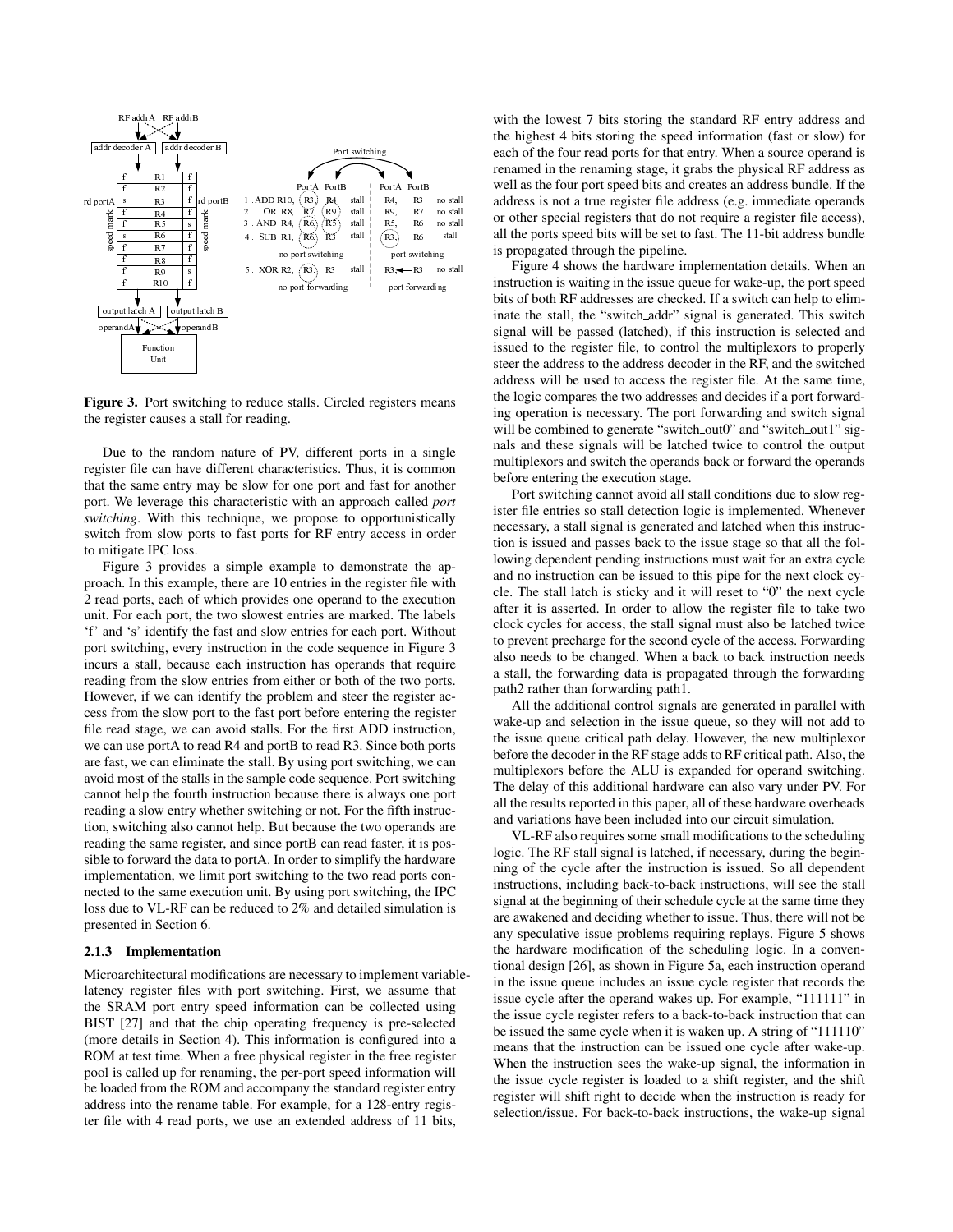

**Figure 4.** Hardware implementation for VL-RF, a '1' in bit pt0 means port0 reading this address is fast, while '0' means slow.



**Figure 5.** Scheduling logic modifications for RF stall.

requires a logical AND with the issue cycle register to ensure consecutive issue. The modified version of this logic that includes the register stall signal is shown in Figure 5b. If there is no RF stall, everything behaves exactly the same. If there is a stall, the backto-back instruction is gated from issuing during the wake-up cycle. Also, the shift register is loaded with a biased version (left shift 1 bit) of the issue cycle register to include the extra one cycle delay for the register file access.

### **2.2 Variable-Latency Floating-Point Unit**

### **2.2.1 Observation**

For VL-RF<br>
Integrate<br>
Integrate<br>
Integrate<br>
Integrate<br>
Integrate<br>
Integrate<br>
Integrate<br>
Integrate<br>
Integrate<br>
Integrate<br>
Integrate<br>
Integrate<br>
Integrate<br>
Integrate<br>
Integrate<br>
Integrate<br>
Integrate<br>
Integrate<br>
Integrate<br>
In It is well known that circuit techniques like time borrowing (slack passing) can be applied to pipelined units to mitigate delay imbalance between pipeline stages [29]. We find that time borrowing has a critical role to play in variable-latency techniques for the FPU. In contrast to the integer ALU, which is usually designed for single-cycle latency, the FPU typically requires multicycle latencies. While time borrowing is possible with nearly all clocking disciplines, the approach becomes trivial with pipelined structures using two-phase clocking. The basic time borrowing approach is shown in Figure 6. The diagram plots a two stage (4 half logic stages) pipeline design. The grey boxes indicate pipeline stage latches while the white boxes indicate half-cycle boundary latches; these latches are physically identical and are drawn in this fashion to illustrate the approach. Ideally, all the logic stages are balanced and should finish in a half clock cycle. However, since data can



**Figure 6.** Time borrowing in two-phase clocking design.

pass through latches when latches are transparent, it is possible for long delay logic to borrow time into the next clock phase. As in the figure, stage1A borrows time across the half-cycle boundary when L1A is transparent and stage1B borrows time across the pipeline stage boundary when L1B is transparent. The maximum borrowing time from one stage to another is limited by Eq.  $(1)$ , where  $T_c$ is the cycle time, t*setup* is the latch setup time, t*nonoverlap* is the non-overlapping period of the two clocks.

$$
t_{borrow} \leq \frac{T_c}{2} - (t_{setup} + t_{nonoverlap}) \tag{1}
$$

Time borrowing between logic stages has the potential to average out random variations. This is illustrated in Figure 7. The top of the figure shows a pipelined FPU. The dark boxes designate hard time boundaries and no time borrowing is allowed beyond these two blocks to ensure proper operation of the preceding and following stages. White and grey boxes imply soft time boundaries and time borrowing is allowed across them. For the machine without any variations, each logic stage can fit in its own delay slot, as shown in Figure 7a. With random variations, it is possible to cancel out the random delay variation through borrowing. In this example, stage1A and stage1B borrow time from stage2A, and stage2B borrows time from stage3A. For systematic variations, it is possible that every stage has slower than nominal delay paths, and each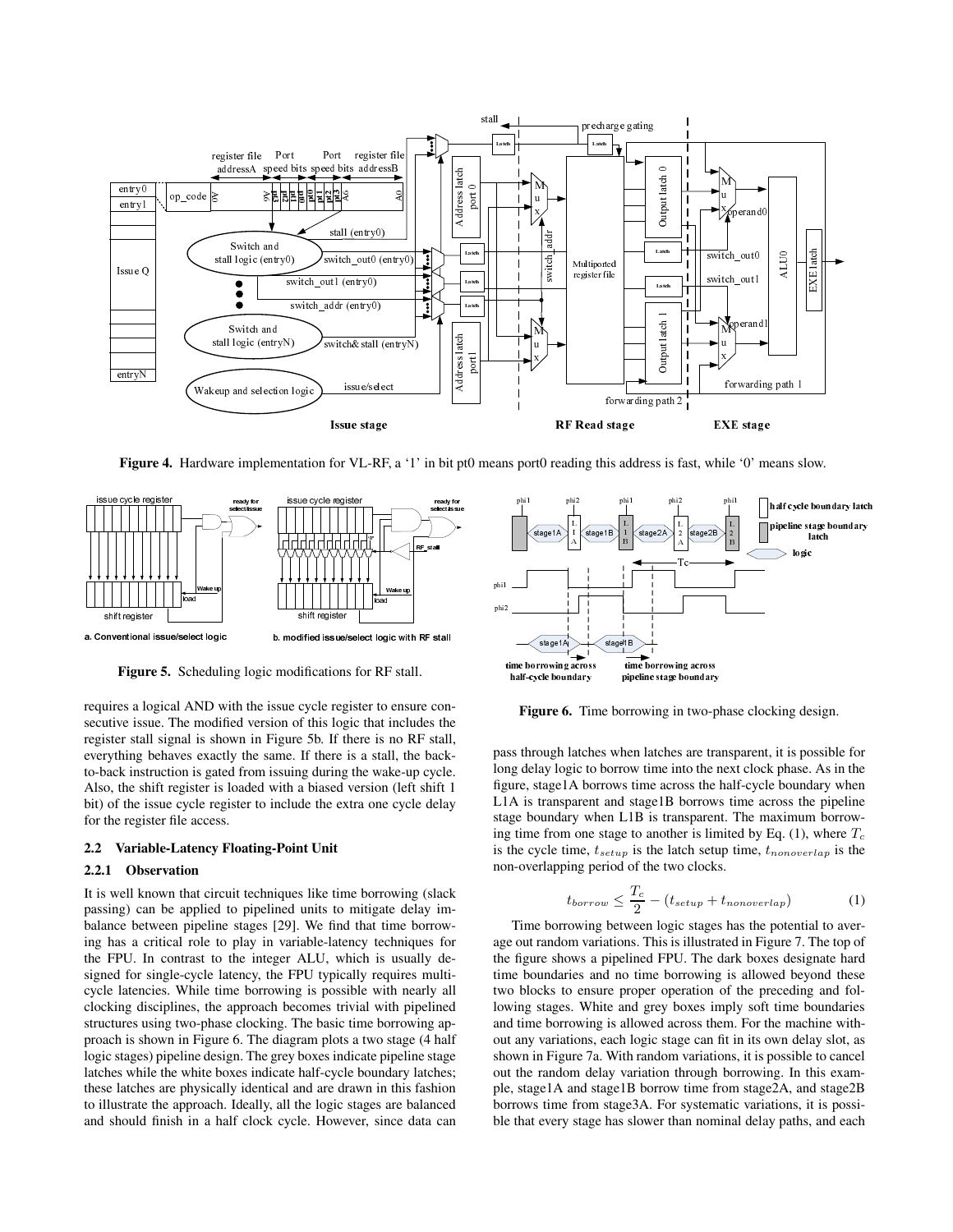

c. machine under systematic variation

**Figure 7.** Time borrowing under process variations.

stage ends up borrowing time from the next stage. This results in a situation where every stage pushes a little delay overhead to the next stage from the head of the pipeline, eventually causing timing errors in the last stage, shown in Figure 7c.

### **2.2.2 Technique and Implementation**

In a traditional design, the FPU frequency must be reduced to meet timing path delays under systematic variation. To avoid this, we propose to use a variable-latency FPU design. Instead of slowing down the frequency, we will insert an extra pipeline stage into the datapath and extend the latency of the FPU datapath by one cycle when systematic PV is large. This is shown in the top of Figure 8. If there is no significant variation and the delay can fit into three pipeline stages, the extra latches are clock gated and the pipeline looks like Figure 8a. But if large delay variations are present, and the delay can no longer fit into three cycles, the extra latches are enabled and the pipeline latency is extended to four cycles as shown in Figure 8b. The dummy stage created has no real function and is purely for the purpose of time borrowing. Except for the extra latch and multiplexor delay (delay2), almost a half clock cycle is added into the middle and the end of the pipeline for time borrowing. The clock signals for latches in between the two additional latches should be inverted if an extra stage is inserted to maintain proper timing. The extra stage makes the FPU tolerant to very large systematic variations. The frequency improvement is shown in Figure 9.

In this paper, we do not dynamically change the latency of pipelines. Once the chip is fabricated and tested, the FPU pipeline latency is determined and fixed. The latency of the pipeline (e.g. whether it requires an extra stage) is hardwired into the machine and cannot change during CPU runtime. Thus, although we call it a variable-latency pipeline, the pipeline depth is actually fixed for each individual chip. The scheduler modifications for this approach are simple, as the scheduler knows the exact latency of each FPU



**Figure 8.** Variable-latency FPU.



**Figure 9.** Frequency benefit for VL-FPU.

pipeline and can issue instructions accordingly. Obviously, different chips will suffer different amounts of PV and some machines will require more pipeline stages than others.

The scheme incurs two kinds of overhead. First, the added multiplexors add delay to the FPU critical path (delay1 in Figure 8a). We can overdesign stage2A and stage3B to accommodate the added delay but this incurs a power overhead. Time borrowing can also absorb and average the added delay through the whole pipeline. We include the delay and power overhead in our simulation. Second, there will be an IPC penalty due to deeper pipelining for chips that engage the extra stage. Because this extra stage is only added to the floating-point unit (and only for some chips), we find that the IPC penalty is small compared with the large frequency benefit. Detailed IPC and simulation results are shown in Section 6.

# **3. SRAM and Logic Delay Gap**

SRAM and logic structures have significantly different delay distribution under PV. If two units with large delay mismatch happen to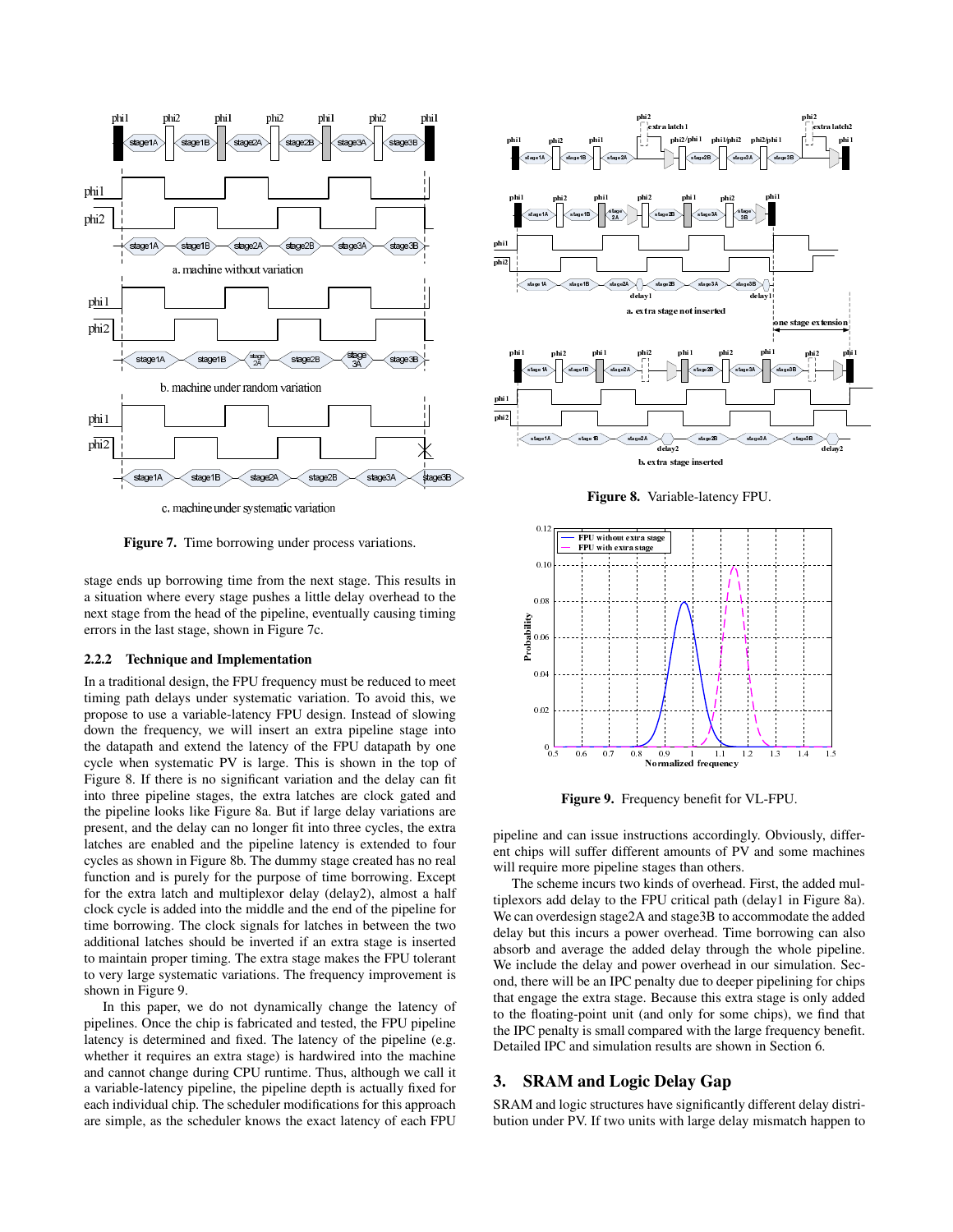

**Figure 10.** Frequency distribution gap between RF and ALU. Averaging delays can improve the final EBOX frequency distribution.

be connected together, time borrowing can be applied to balance the delay so the frequency is not limited by the unit with worst delay. This type of borrowing only happens under PV. The unit connections are specified at the architectural-level, and it is important to guide circuit designers on where to apply borrowing.

### **3.1 Delay Gap Between SRAM and Logic Under PV**

Previous papers  $[16, 19]$  related ncp to logic depth and  $Ncp$  to the gate count of a unit. This is not always true, especially for our EBOX and FBOX. For example, in the integer ALU, the carry chain of a 64-bit adder is always the most critical delay path while other logic paths like AND and XOR are much less critical. Recall Figure 1b which shows the critical path of a carry-bypass adder. The carry chain needs to propagate through 2 carry propagation blocks, 15 multiplexors, 1 setup and final sum block which makes  $ncp$  very large for the carry path. Furthermore, the  $Ncp$  for the ALU is just "1" because the carry chain is always the dominant critical path. Although the gates on the other paths can be downsized to trade speed and power, we assume they should be conservatively downsized to ensure nominal frequency even under variations [22].

The large  $ncp$  and small  $Ncp$  make the integer ALU fairly tolerant to PV. On the other hand, we have shown that the small ncp and large Ncp make the register file very vulnerable to PV. This argument is supported by both the FMAX model and our detailed simulation. We find that the register file is the most delay critical part for almost all chips, and there is a large gap in the delay between the register file and ALU. The gap is shown in Figure 10 which plots the frequency distribution of the two components. We find that even the 80% VL-RF is more delay critical than the ALU. Because the slower component determines the EBOX frequency, in many cases there will be some time slack in the ALU execution cycle which is purely wasted.

### **3.2 Time Borrowing To Close the Gap**

Proper application of time borrowing can average the delay and close the gap between SRAM and logic datapaths. The EBOX we studied provides a unique opportunity for time borrowing because the register file is connected directly to the ALU, and these two structures happen to be two extremes (in terms of  $ncp$  and  $Ncp$ ) under PV. The key idea of time borrowing in this situation is illustrated in Figure 11. Without time borrowing, there is some wasted time slack in the ALU execution stage. By properly delaying the



**Figure 11.** Time borrowing between RF and ALU.

clock of registerB, the RF access time can extend into the ALU stage and the ALU time slack is "borrowed" by the RF so that the frequency is increased. The EBOX frequency distribution after time borrowing is shown in Figure 10.

Although the approach is straightforward, the circuit implementation is more complex than time borrowing purely within the FPU. Figure 12 shows our SRAM design and different clocks required for proper functionality:  $clk\_prec$  is used to control the precharging PMOS for the bitline precharge, clk\_eval is combined with the decoder signal to properly fire the array wordline for array access, and  $clk\_df$  is used to latch the output data from the SRAM and serves as the data source to the next full cycle of ALU execution. The basic timing scheme for these clocks is shown in Figure 13a. The SRAM access starts from the decoder. The precharge logic raises the bitlines in parallel with address decode, effectively hiding the precharge time. After that, the array starts to evaluate (wordline delay, bitline delay, output buffer delay). Finally, the data is latched.

The modified clock scheme is shown in Figure 13b. The falling edge of clk\_eval is delayed to extend the array evaluation time. The delayed clock extends into the ALU execution stage and borrows ALU time slack.  $Clk$  df f must be delayed accordingly to properly latch the SRAM output data. The precharge time is squeezed because the array needs more time for evaluation. Also the precharge clock can be gated by the precharge gating signal generated from the variable-latency register file.

Three things decide the amount of time that can be borrowed by the RF. First, since the precharge time is squeezed, we must guarantee that the bitlines can be precharged back to the high value. The PMOS precharge transistors can be oversized slightly to account for the relatively short precharge period. Second, since the array evaluation extends to the next cycle, the amount of time borrowed should be less than the fastest decoder path to avoid race between the current access and the following access (the current array access is overlapped with next read decode). Especially under variation, some decoder paths can be faster than nominal delay. Third, the time borrowed from the ALU plus the ALU delay should still be within one clock cycle. Due to these limitations, we use very conservative time borrowing. In our design, we set the maximum delay chain to be 20% of the nominal clock cycle time. The delay chain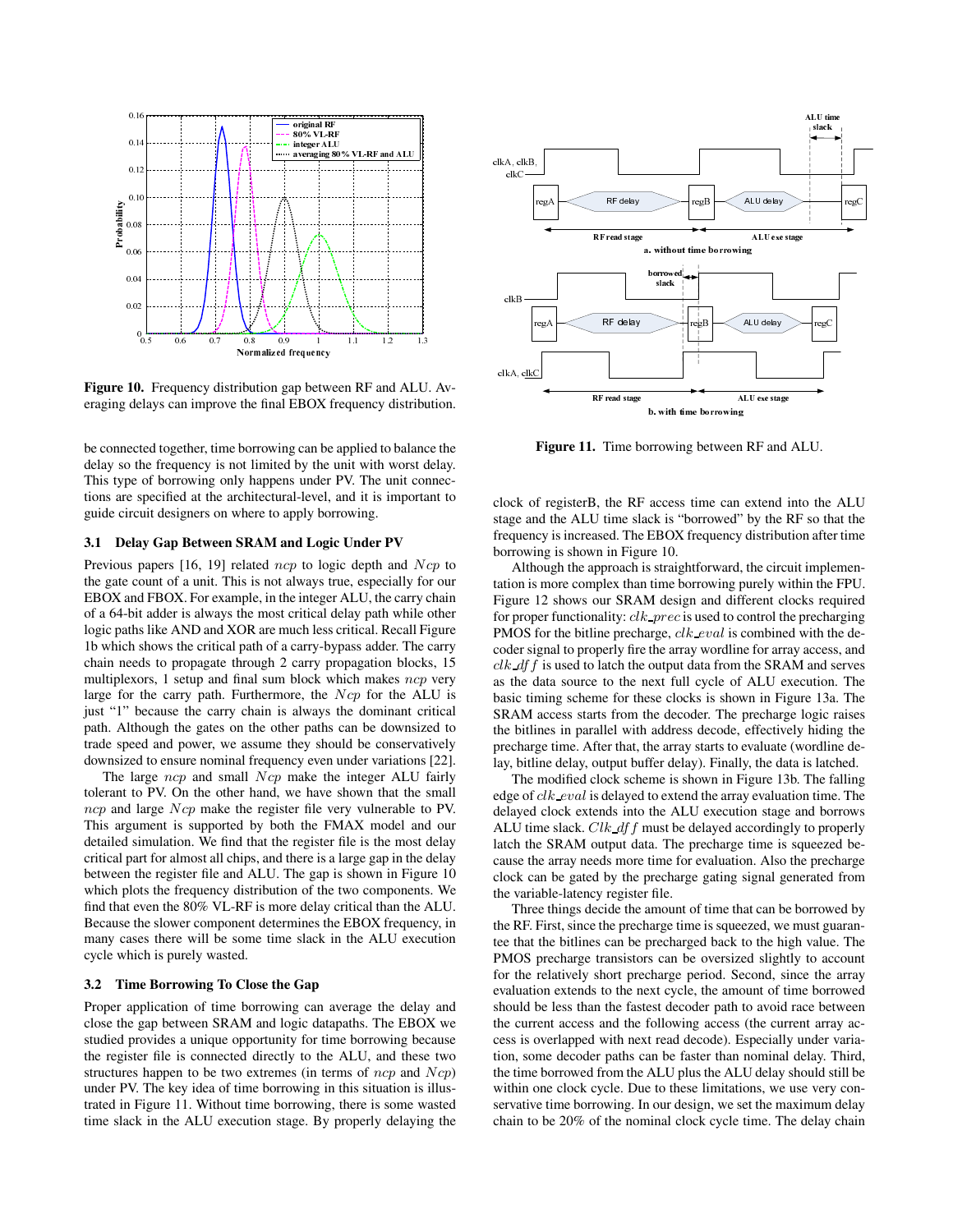

**Figure 12.** SRAM control clocks.



**Figure 13.** Clock scheme of RF for time borrowing.

also varies, so we use a worst case of  $\pm 5\%$  of clock uncertainty in our delayed clock network in the simulation.

After applying time borrowing to allow slack exchange between the PV-sensitive RF and less PV-sensitive ALU, there is one more optimization that we can employ if fine grained forward body bias (FBB) is permitted in the design flow. Previous work has suggested applying FBB to blocks if those units are impacted by PV, e.g. if the register file appears to be slow, FBB is applied so that transistors can have higher speed [28] and thus the whole RF can run faster. But FBB also causes significant leakage power, and because the register file is a well-known thermal hotspot [24] composed of many transistors, applying FBB to register files is something that designers would like to avoid. Time borrowing in our coupled RF-ALU design provides an alternative solution. Instead of applying FBB to the RF, we selectively apply FBB to the carry chain in the integer ALU. This allows the speed of the ALU to increase providing more time slack within the integer ALU for borrowing by the register file. This allows designers to avoid applying FBB to the register file, but still achieve some of the benefits. Obviously, the amount of time that can be borrowed is still limited by the RF precharge time and decoder delay as described above.

We apply time borrowing between the integer RF and ALU (with and without selective FBB). We also allow the floating-point RF to borrow slack from the FPU. FBB is not required in this case, because the longer pipeline and extra stage in the FPU provide sufficient time slack opportunities to balance the overall delay.

# **4. Testing Strategy**

This paper proposes several variable-latency schemes that seek to provide the best microarchitectural configuration for each chip. In this section, we describe an overview of the testing procedures that will be required by this approach. It is likely that testing methodologies will need to adapt to future designs which incur variability problems and the development of more built-in test strategies will help mitigate the testing overheads. With our approach, each fabricated chip should go through a standard test flow that must be augmented to choose the best frequency/microarchitectural configuration given the PV-constraints. We assume the processor has implemented BIST for SRAM structures [27] and there is a suitable range of tunable frequencies.

The test strategy is divided into three major steps. For the first step, register file BIST is carried out. For each port in the RF, speed information is collected for each entry, the slowest 20% entries are found and marked as "slow," and the remaining entries are marked as "fast". This information is configured into a ROM which will be loaded at CPU runtime for the variable-latency RF. In the second step, the remaining 80% entries from each port in the integer RF are connected to the integer ALU and test vectors are inserted to find the highest stable operating frequency. For each frequency, we sweep different delay chain configuration to find the proper amount of time-borrowing. For the third step, the FPU is tested under the frequency determined by the integer side. We sweep different delay chain configurations for the floating-point RF to find the necessary amount of time-borrowing. The need for the extra FPU stage is also tested. Finally, if the FPU test fails even with the extra latch (infrequently), we need to loop back to the second step and try the second highest frequency for the integer side and so on until we find the best acceptable frequency for all components.

### **5. Experimental Methodology**

This section described the circuit implementation of our design, the Monte-Carlo based PV-simulation methodology, and our architectural performance simulator.

### **5.1 Monte-Carlo Circuit Simulation**

Since there is no widely accepted analytical model for determining delay distribution under PV, we apply Monte-Carlo based circuit simulation, which can be used to closely mimic real chip fabrication. We do not use any simplified analytical delay equations. All the delay values used are extracted from Cadence and Synopsys CAD tools. For all the units considered in this paper, we build corresponding circuits and layout. The register file and integer ALU were designed using a custom flow, while the FPU was designed in Verilog and synthesized, placed, and routed using Synopsys tools. The FPU is properly pipelined, path delay balanced, and retimed to match the delay of the integer ALU and register file. We build four copies of a 64-bit carry-bypass adder and integer unit, three copies of an 80-entry, 4-rd/2-wr port register file, a 6-stage FPU adder and a 6-stage FPU multiplier, both IEEE 754-compliant. All gate parameters and wire parasitics are extracted from layout and back annotated. The design and layout is based on UMC 130nm process library. The gate delay, transistor sizes, and layout area are linearly scaled down to 65nm. Berkeley Predictive Technology Models (BPTM) [10] are used whenever we need to perform HSPICE simulation at the 65nm node.

Gate length  $(L)$  and threshold voltage  $(V_{th})$  have been identified as the two main sources of transistor variations for the next several generations of process technology [8, 11]. In order to extract the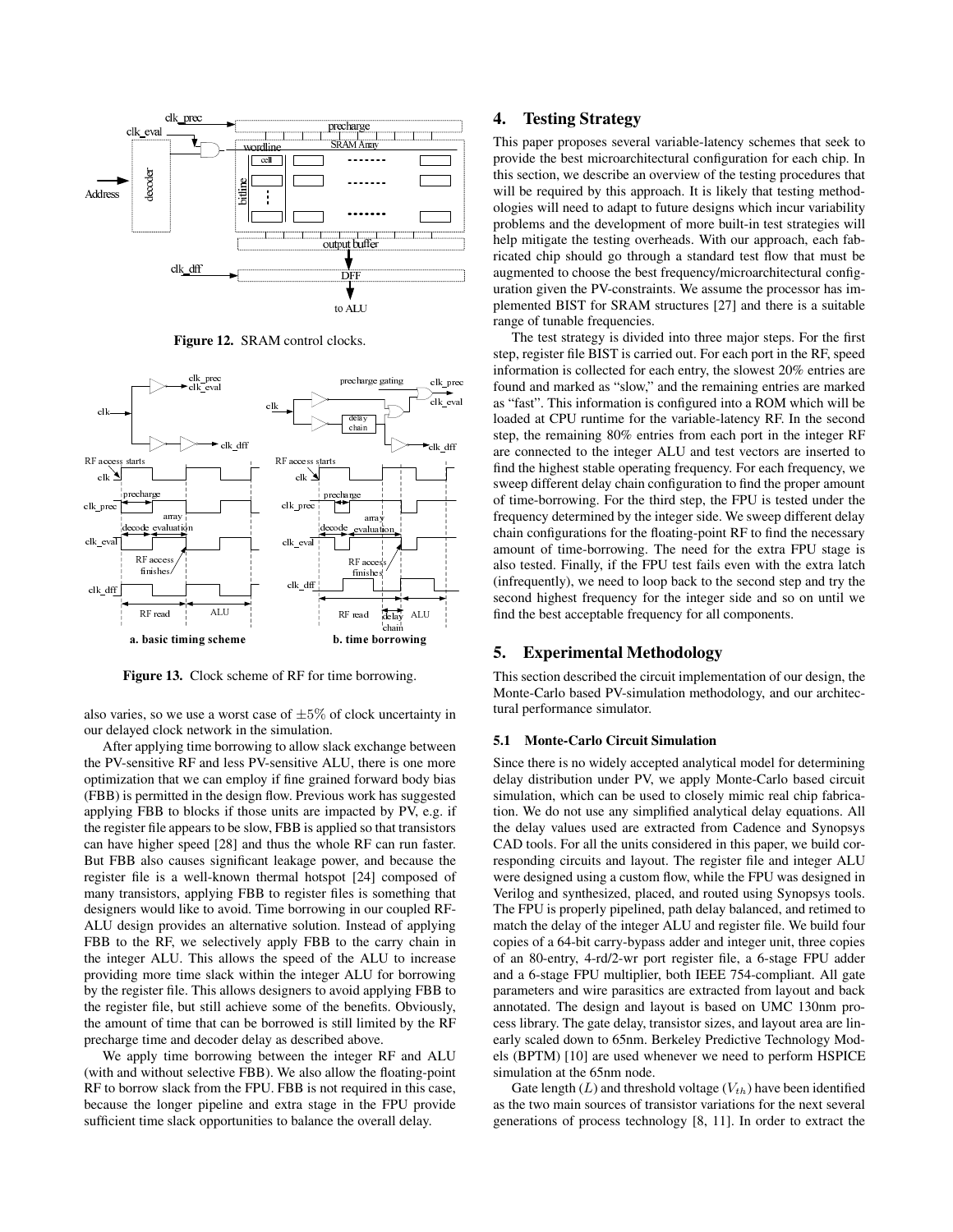

**Figure 14.** HSPICE curve fitting for an FO4 inverter.

delay variations due to the device parameter variations, we use a first order approximation which is widely used in statistical timing analysis [1, 21]. Eqs. (2, 3, 4) show the relation. The delay for a critical path is the summation of the path nominal delay  $(D_0)$  and the additional delay caused by parameter fluctuation of each gate on the path, assuming  $n$  total gates. For small scale fluctuations, a first order linear approximation is sufficient and the coefficients  $(a_k$  and  $b_k$ ) can be curve-fitted with circuit simulation. Figure 14 shows the delay and gate length fitting curve for an FO4 inverter using BPTM, and the linear fit matches the HSPICE simulation for the range under consideration.

$$
D_{path} = D_0 + \Delta D_{L_1} + ... + \Delta D_{L_n} + \Delta D_{V_{th_1}} + ... + \Delta D_{V_{th_n}}
$$
\n(2)

$$
\Delta D_{L_k} = \frac{\partial D}{\partial L_k} \times \Delta L_k = a_k \times \Delta L_k \tag{3}
$$

$$
\Delta D_{V_{th_k}} = \frac{\partial D}{\partial V_{th_k}} \times \Delta V_{th_k} = b_k \times \Delta V_{th_k}
$$
 (4)

$$
L = L_0 + \Delta L = L_0 + \Delta L_{D2D} + \Delta L_{WID}
$$
 (5)

$$
V_{th} = V_{th_0} + \Delta V_{th} \tag{6}
$$

For each gate, we model the gate length as in Eq. (5), where  $L_0$  is the nominal gate length. We consider both die-to-die and within-die components of the variations. For die-to-die variations, we generate a random variable for each chip according to a normal distribution and use this variable for ∆L*D*2*<sup>D</sup>* for every gate on that chip. For within-die variations, we consider systematic correlations. To capture this effect, we use the method introduced in [1]. The component area is divided into a multi-level quad-tree partitioning as shown in Figure 15. We show the layout of the FPU adder in the figure to illustrate how the method works. The FPU adder area is covered with several layers of quadrants. For each quadrant we generate a random variable according to a normal distribution. The  $\Delta L_{WID}$  of a gate can be obtained by adding up all the random variables of the quadrants it belongs to. For example, the gate (nand1) shown in the figure has within-die gate length variations of  $\Delta L_{WID} = rand_{0,1} + rand_{1,1} + rand_{2,1}$ . Therefore, nand1 and nand2 have strong correlation because they share the variable  $rand_{0,1}$  and  $rand_{1,1}$ , while nand1 has less correlation with nand3, because they only share the variable  $rand_{0,1}$ . The exact location of the three gates is marked on the FPU layout. This method captures the proximity related correlations. According to the data in



**Figure 15.** Multi-level partitioning for within-die gate length variations.

| <b>Issue Width</b>              | 4 instructions              | <b>Issue Queues</b>                    | 20-entry INT, 15-entry FP   |
|---------------------------------|-----------------------------|----------------------------------------|-----------------------------|
| Load Queue                      | 32-entries                  | Store Queue                            | 32-entries                  |
| Reorder Buffer                  | 80-entry                    | Physical Register File                 | 80-entry INT, 72-entry FP   |
| <b>Instruction TLB</b>          | 128-entry Fully-Associative | Data TLB                               | 128-entry Fully-Associative |
| <b>Integer Functional Units</b> | 4 FUs                       | <b>Floating Point Functional Units</b> | $2$ FUs                     |
| <b>Instruction Cache</b>        | 32KB, 2-way Set Associative | Data Cache                             | 32KB, 2-way Set Associative |
| L <sub>2</sub> Cache            | 2MB 4-way                   | <b>Branch Predictor</b>                | 21264 Tournament Predictor  |

**Table 1.** Baseline processor configuration.

[1, 13], 4 levels of quadrants are enough to model the correlation of the  $250\mu m \times 250\mu m$  area, resulting in the finest quadrant having an area of  $32\mu m \times 32\mu m$ . All the gates located in the same finest quadrant have perfect gate length correlations.

The threshold voltage is modeled in Eq. (6), where  $V_{th_0}$  is the nominal value. Threshold voltage variations are mainly incurred due to the random dopant effect [8] as well as gate length variations. Since the impact of gate length on threshold has already been encapsulated in the delay-gate length fitting shown in Figure 14, we model ∆V*th* as a random variable which obeys a normal distribution [3] only due to the random dopant effect.

We use Monte-Carlo simulation to generate all the random variables necessary in the model and generate the gate length and threshold voltage for each gate in all our modeled units. We then use the fitting curve to calculate the delay of all the gates in the chip. We generate 400 test chips and each chip has a unique delay profile for simulation. We then perform chip-by-chip delay simulation and obtain the frequency of each individual chip according to the testing flow introduced in Section 4. For our simulations, we assume  $\sigma L_{D2D}/L_0 = 5\%$ ,  $\sigma L_{WID}/L_0 = 5\%$ . We assume  $\sigma V_{th}/V_{th_0} = 10\%$ . These assumptions are based on estimates for future variability forecast in [3, 7], and later in the paper we study the sensitivity of these assumptions.

### **5.2 Architecture Simulation**

For our baseline machine, we use a 19FO4 design which is comparable to the reported pipeline logic for out-of-order microprocessors such as the Alpha 21264 and POWER4 [14, 25]. For our IPC simulations, we utilize the validated *sim-alpha* simulator which provides ample parameters for size and latency scaling [9]. The baseline machine uses parameters comparable to the Alpha 21264 and POWER4 listed in Table 1. We use 25 of the 26 SPEC2000 benchmarks (we had difficulty simulating "galgel") using Sim-Point for sampling [23]. For each benchmark, 500 million instructions are simulated after fast forwarding to the specific checkpoint.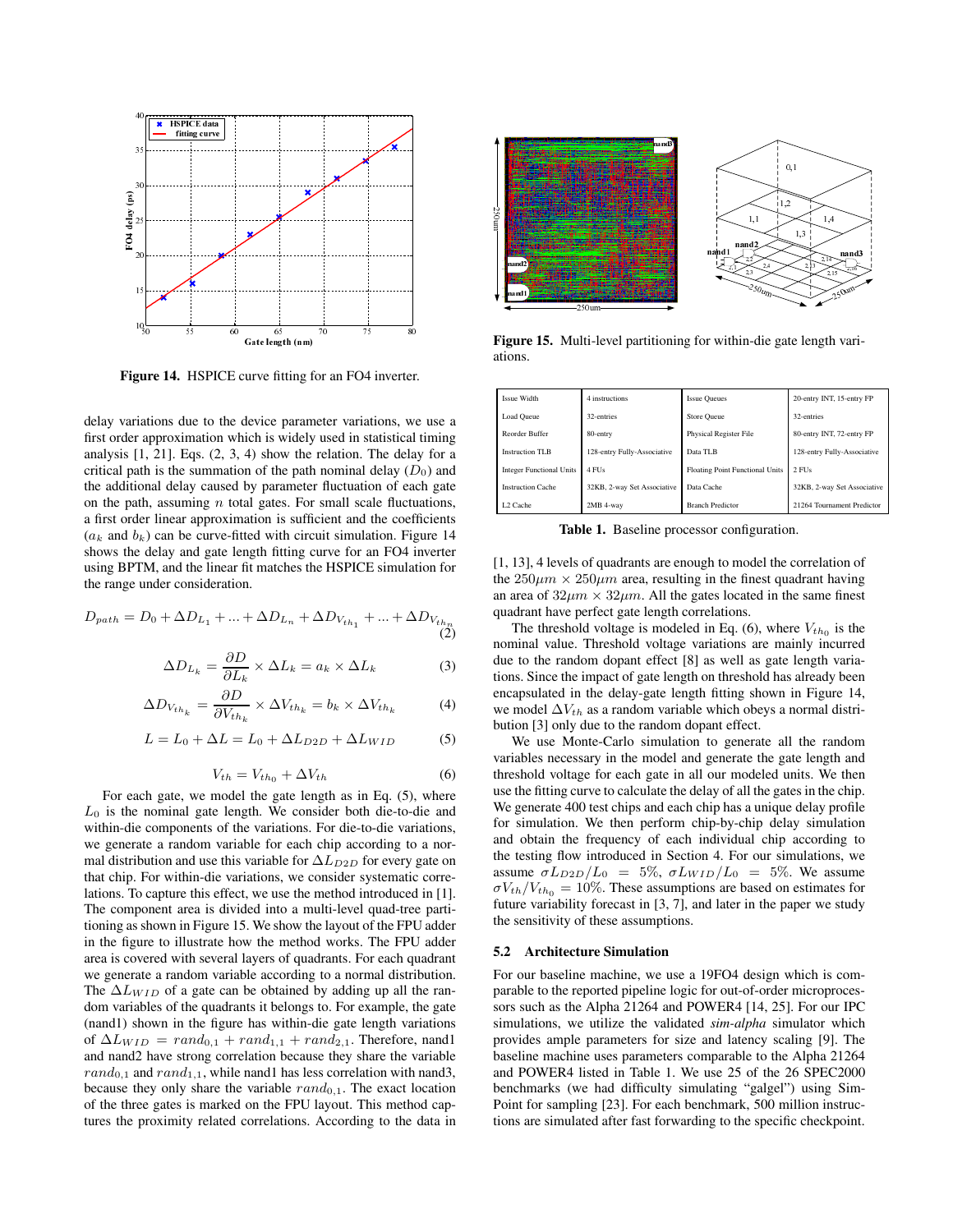

**Figure 16.** Chip frequency distribution with applied techniques.

When we report single IPC numbers in this paper, this is the harmonic mean of all benchmarks.

# **6. Simulation Results**

We present our detailed simulation results in this section based on the experimental methodology described in Section 5. We first introduce the performance results in terms of frequency gain, IPC reduction, and total performance. We then discuss power and area overheads of the scheme and discuss the sensitivity of our results to the amount of process variability.

### **6.1 Frequency and Performance Improvement**

Figure 16 shows the frequency improvement for the 400 simulated chips after application of the proposed techniques. The chip mean frequency of the unmodified machines degrades about 27% under process variations leading to unacceptable performance loss; this performance loss is within the range of other estimates [7]. We find that for most chips, the frequency is initially limited by slow register files. When the proposed variable-latency RF is used, the slowest entries in the RF no longer impact the critical delay, and the frequency is improved by about 12%.

We find that another 8% mean frequency improvement can be obtained after application of time borrowing in conjunction with the variable-latency FPU. As discussed in Section 2, time borrowing can efficiently close the gap between the register file and execution units, so the machine frequency is determined by the average delay across units rather than solely that of PV-sensitive SRAM structures.

The final plot in Figure 16 shows the impact of applying forward body bias to the integer ALU carry chain. Forward body bias can potentially improve the ALU critical path by about 15% [20]. But since we use conservative time borrowing, most of the extra time slack from FBB cannot be borrowed by the register file so we only apply a small amount of FBB (less than 300mV). After applying FBB to the carry chain in the integer ALU and leveraging time borrowing, an extra 3% frequency improvement is possible.

Applying all of these optimization techniques together helps to improve the chip mean frequency by about 23%. Since the total mean frequency loss is about 27%, most of the chips are returned to a small region around the nominal design frequency, thus effectively mitigating the impact of process variation.

The variable-latency approaches that we propose will increase the amount of stalls in the pipeline, and we must understand the IPC impact of these stalls across a range of applications. Figure 17 shows the relative IPC reduction compared to the baseline machine for each of the techniques. The first two bars in the plot show the VL-RF approach with and without port switching. The remaining three bars show the IPC impact of increasing FPU latency, when combined with VL-RF with port switching. We find that the variable-latency register file mainly impact the IPC of integer benchmarks. On average, an 80% variable-latency RF without port switching causes about 9% IPC loss, while port switching help to reduce the IPC loss to just 2%. As expected, the VL-FPU has almost no impact on integer benchmarks. For floating-point benchmarks, if the FPU multiplier has one extra stage inserted, 3% IPC loss is observed. The FPU adder is more sensitive to an extra stage and we observe a 4% IPC loss with the longer pipeline depth. If both of these units need an extra stage, there is a 5% IPC loss.

We find that all 400 simulated chips require the 80% variablelatency RF. However, the required FPU pipeline depth depends on each chip's PV condition and final operating frequency. About 15% of the chips need to open an extra stage in the FPU multiplier and 13% of the chips need an extra stage in the FPU adder. We find that 14% of the chips need an extra stage in both units. Given that many chips do not require the extra stage to be enabled, the average IPC loss is about 3% for all the simulated chips, with a worstcase IPC loss of 5%. We plot the performance (i.e.  $frequency \times$ IPC) of each chip before and after optimization in Figure 18. We observe a 20% mean performance improvement which is the total performance improvement achieved by applying all the proposed schemes.

#### **6.2 Area and Power Overhead**

In this section, we will quantify the area and power overhead for the approach. The area overhead mainly results from the added latches in the FPU, added logic for RF port switching and latency adaptation, and some extra multiplexor and wires. Our scheme adds about 2% area overhead to the execution units and issue queue.

The power overhead is mainly due to the extra latch power in the FPU, added logic and multiplexors, and delay chain power. Our scheme increases the power of the execution units by 5% in the worst case when all extra stages are needed. As discussed earlier, many of the chips do not need to open the extra stage so these latches can be clock gated. Compared with the total chip area and power consumption, both of these overheads are negligible.

Another advantage of our scheme is that we only need to apply a very moderate amount of FBB to the ALU carry chain. In addition, if FBB is not available or is difficult to implement, the scheme only loses 3% of the additional frequency benefit as most of the frequency loss is recaptured using architecture and circuit solutions. Compared to solutions that purely apply FBB to slow chips or units, the proposed scheme will have significantly less leakage power overhead. On the contrary, power saving techniques like reverse body bias (RBB) can be applied to overly fast components in our design as usual and there is likely to be an interesting tradeoff between more aggressive application of variable-latency architectural approaches and RBB.

#### **6.3 Sensitivity Analysis**

Section 2.2.2 describes how the VL-FPU can tolerant large random as well as systematic variations. We now perform a sensitivity anal-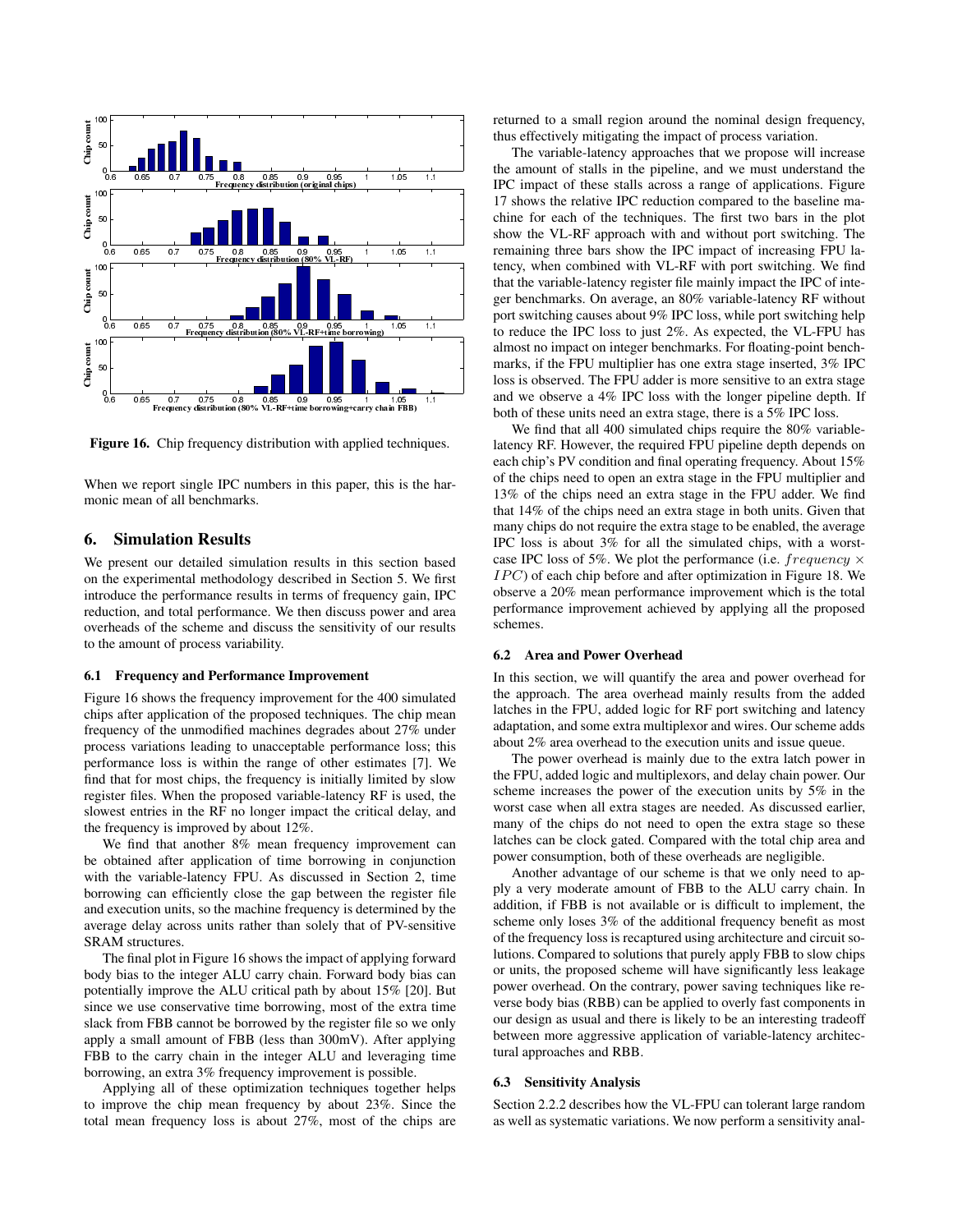

**Figure 17.** SPEC2000 benchmarks IPC value with applied techniques.



**Figure 18.** Performance improvement.

ysis to study the impact of systematic and random variations on the VL-RF and time borrowing. In this section we consider two additional scenarios which provide additional PV. The first scenario has extremely large random  $V_t$  variations with  $\sigma V_{th}/V_{th_0} = 20\%,$ and the second scenario has extremely large systematic gate length variations with  $\sigma L_{WD}/L_0 = 15\%$ . All other variation values are left unchanged. We simulate the VL-RF in isolation and when combined with time borrowing under these extreme parameter variation scenarios. The mean and standard deviation (error bars) of chip frequency is shown in Figure 19.

By utilizing a VL-RF, the normalized mean frequency improves from 0.55 to 0.69 for a machine with more random variations while it only improves from 0.5 to 0.6 for machine with significant systematic variations. This suggests that the VL-RF is more effective at correcting random V*th* variations than the more correlated gate length variations. The reason for this is because the approach can more effectively identify and correct slower paths when variations are dispersed randomly rather than if large blocks comprising



**Figure 19.** Sensitivity to systematic and random variations.

many entries in the SRAM are slow. It has been shown that in large SRAMs, threshold voltage variations due to random dopants are the key source of failure [3], and these results show that the VL-RF approach is well-suited to reducing the impact of these variations.

Time borrowing will also lose some efficiency under strong systematic PV. However, because time borrowing is applied across different functional units and the correlation between different units is relatively small, time borrowing can still help reduce the PV frequency impact.

# **7. Related Work**

Bowman, et al. perform some of the first analysis in the area of process variations and point out that a technology generation of performance can be lost due to PV [7]. They also introduce the FMAX model which has been validated against a large number of chips. In recognition of the increasing problem of PV, researchers have developed statistical timing analysis techniques to be applied for deep sub-micron chip designs [1, 2, 21].

Several groups have proposed various circuit solutions for process variation. Narendra et al. [20] and Tschanz et al. [28] propose the use of adaptive body bias (ABB) to mitigate the impact of variation, but these works did not consider system-level effects.